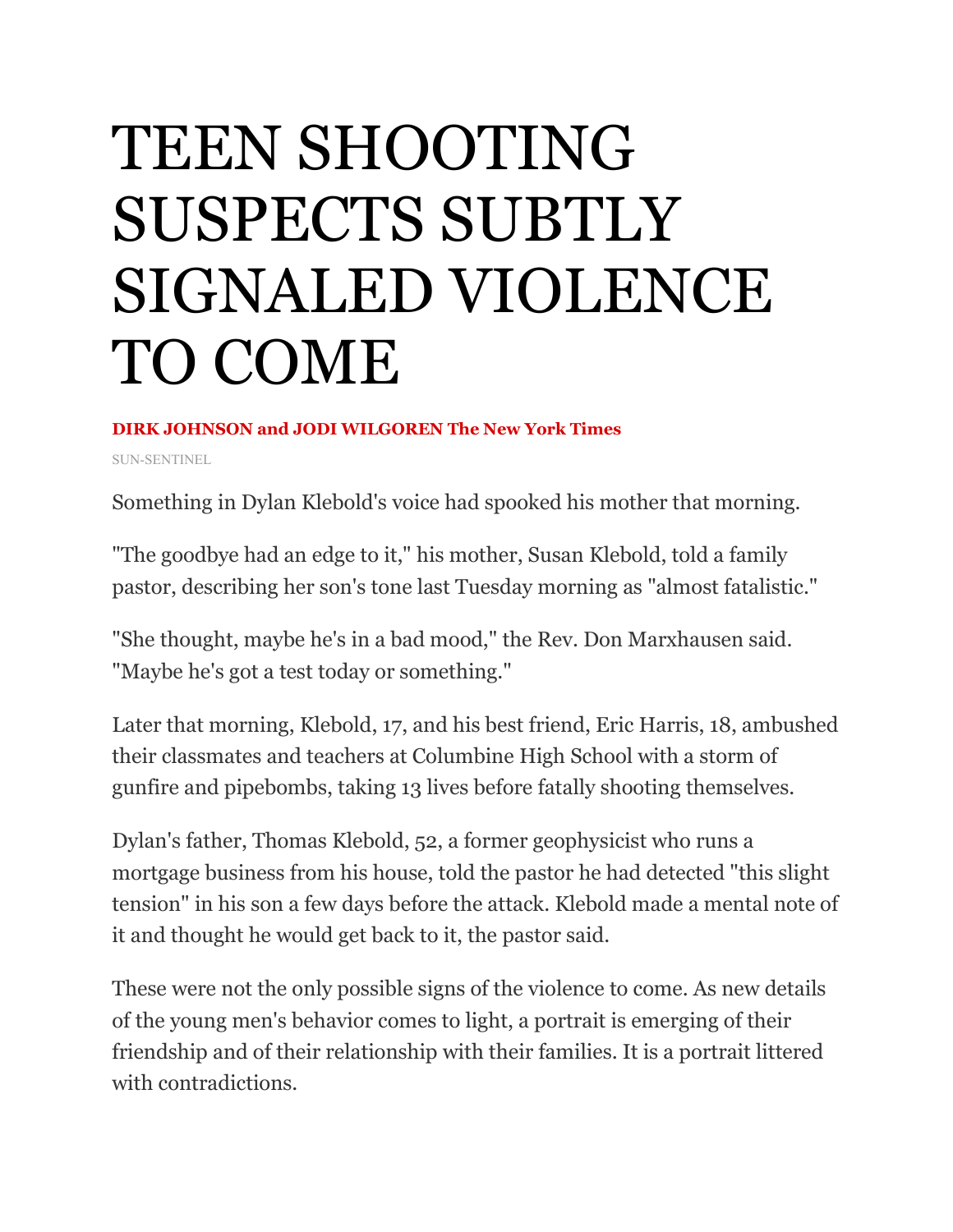Many students in the school have described the young men as being obsessed with Nazi history, and the police now say that the suspects planned the attack for Adolf Hitler's birthday.

Klebold was the great-grandson of a prominent Jewish philanthropist. His father is Lutheran, and for a time, the family attended a church. At Passover this year, the Klebolds had a seder, Marxhausen said, and Dylan asked the traditional four questions at the table.

Acquaintances of the suspects have said that they detested athletes because of the way they were treated by them. But Klebold participated in a baseball fantasy league.

They affected the trappings of Goth culture, wearing black clothing, spouting German phrases and listening to German techno-pop.

While Klebold, 6-foot-4 and lanky, was often outgoing, Harris was much quieter. Other students say Harris often scowled in return to a greeting.

A former teammate of Harris' in youth baseball in Plattsburgh, N.Y., said that young Eric had lacked self-confidence.

"He didn't really like baseball a lot, but said that his dad pushed him to play Little League because every kid in Plattsburgh played it," said the former teammate, Brendon LaPier. "He was the kind of kid who didn't mind being alone, and he spent a lot of time in the dugout."

The Harris family also lived for a time in Oscada, Mich. The Rev. William Stone, a neighbor there, said he recalled Harris putting up a basketball backboard in the driveway and playing ball with Eric and his brother, Kevin, who is two years older. Kevin would go on to play football for the Rebels of Columbine High. He was seen as popular, "just the kind of guy his brother was gunning for," said Steve Berg, a classmate of Eric Harris.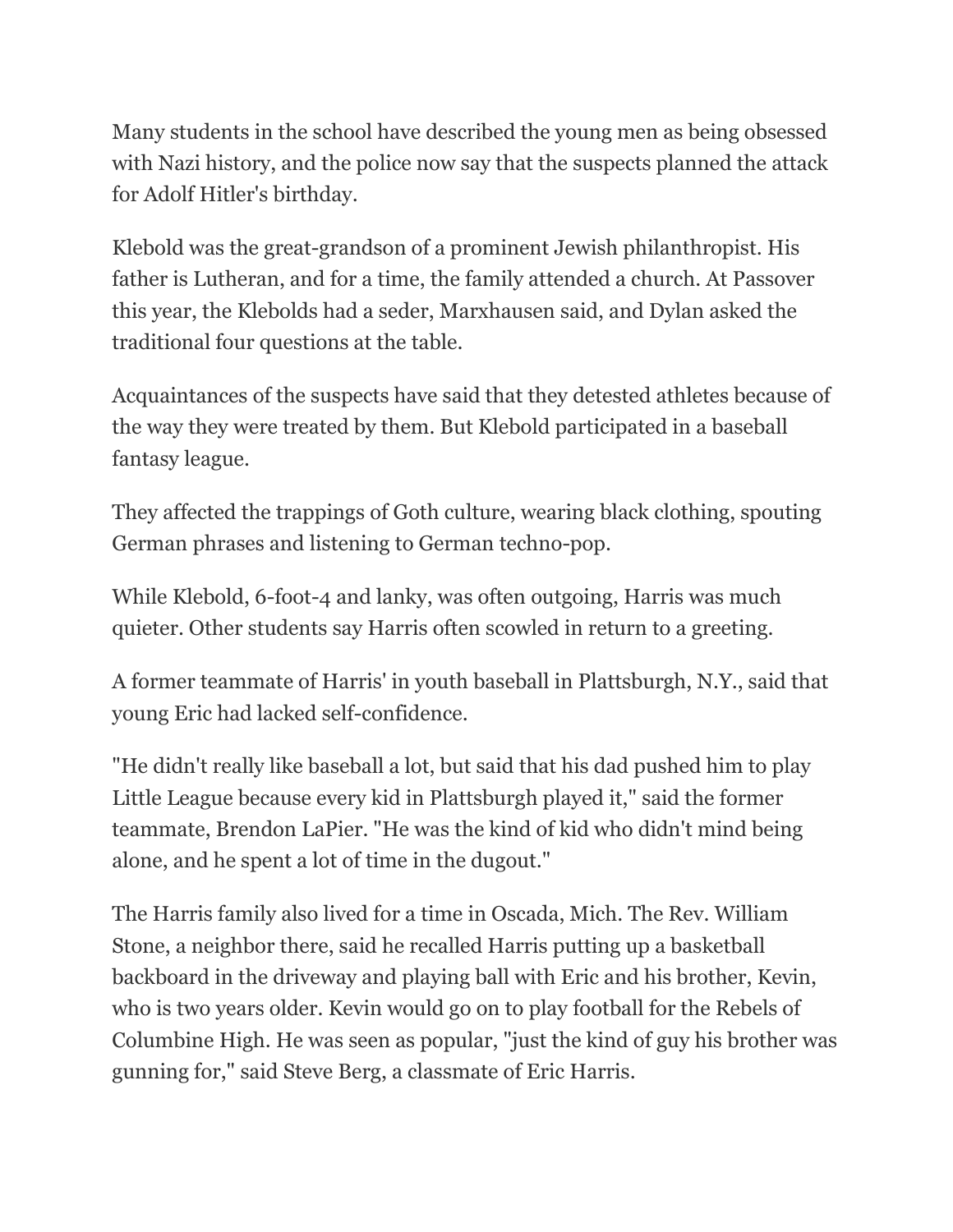Stone said that the Harris family "cared for each other," and that the parents "seemed to enjoy their children."

The parents of both boys, described by friends as decent and caring people from stable homes, have issued statements of sympathy over the attack. But the authorities have come to the conclusion that the parents should have had some idea of what was going on inside their homes.

Jefferson County Sheriff John Stone said on Saturday that the sawed-off barrel of a shotgun and bomb-making materials were "clearly visible" in the bedroom of one of the gunmen.

The sheriff said the weapons were in places where stuffed animals might be found in the bedrooms of other teen-agers. "The parents should have known," he said.

Marxhausen, one of the clergymen who conducted a private funeral service for Klebold on Saturday, said the young man's father told him he "felt Dylan was his soulmate, and felt that he knew what was going on all the time." The pastor said the elder Klebold had told him, "'I thought I was ready to let him go -- he was a finished product.'"

Most of the young people who knew Klebold and Harris were shocked at the shootings. Some friends, however, say they had heard them make comments about blowing up the school.

"You start to wonder, how could people not have known what was happening?" said Debbie Wilder, 38, who lives a few doors from the Harrises.

On the weekend before the shootings, neighbors said the two young men had made such a ruckus smashing glass in the Harris garage -- making shrapnel for bombs, residents now suspect -- that the noise disturbed children playing in the nearby cul-de-sac.